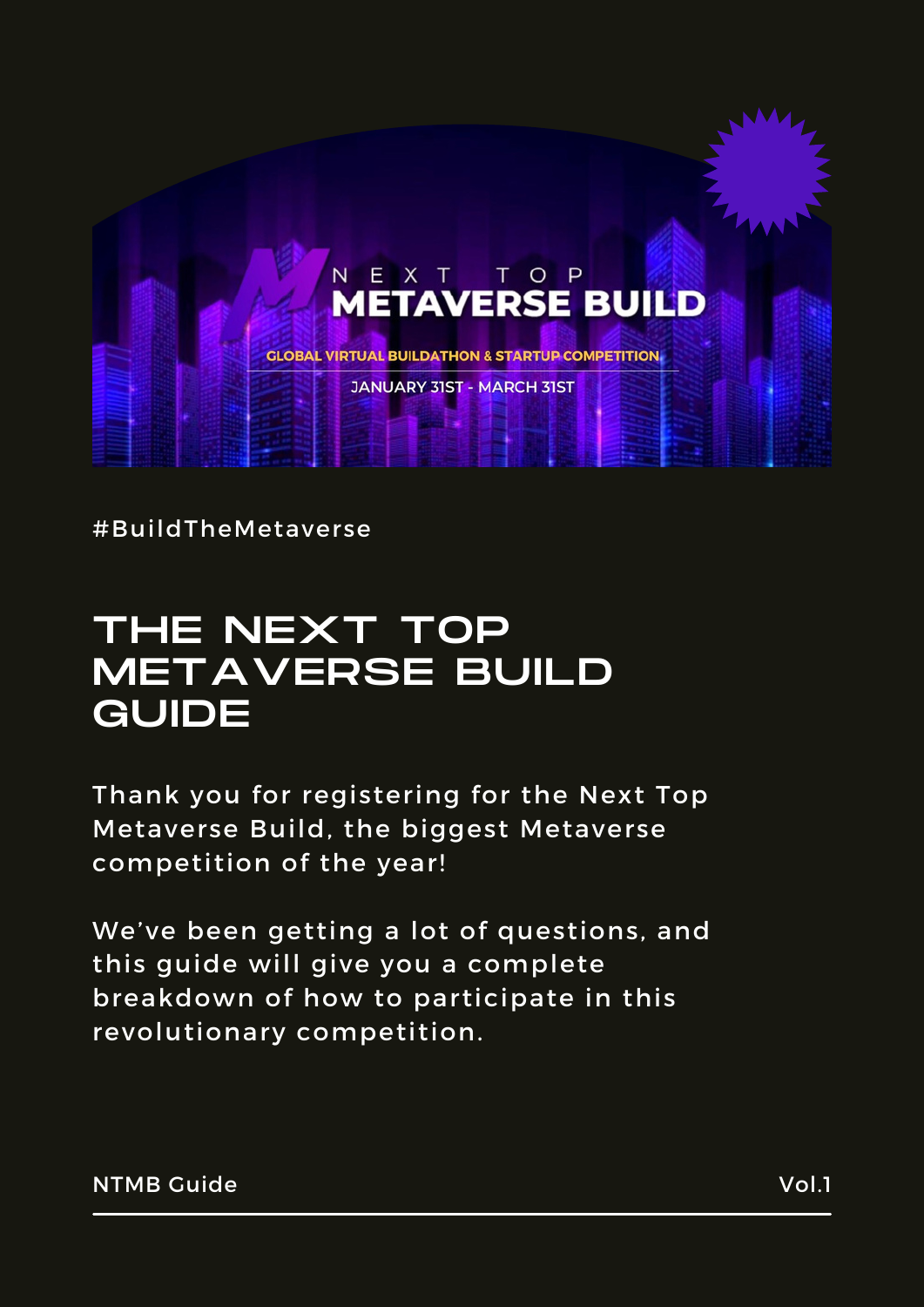#### GETTING STARTED WITH THE COMPETITION

Head over to our [website](https://topmetaversebuild.com/), and pick a track of the competition that most interests you. Each track is focused on a specific aspect of 3D Design, building or architecture, that are important to the adoption of the metaverse. Tracks include:

- Architecture (Buildings, Houses, Urban Planning)
- Event Spaces (EX: Casino, Fashion Pop-Ups, Music Festivals)
- o Spaces to Meet (EX: Board Rooms, Class Rooms)
- Exhibition Spaces (NFT, Art Galleries)
- Freestyle

Remember, you can submit whatever design or creation you want in as many categories as you wish! WE are building the metaverse together so get creative!

If you know someone who wants to join, let us know in our [Discord](https://discord.gg/cPpHYzXFfC). We are giving away \$50 in RNVI tokens to anyone who can get their friends, family, and colleagues to and register.

**Remember:** this challenge can be taken as an individual or in a team. Although only one file can be uploaded on our platform and one picture will be shown on the Renovi marketplace, you are encouraged to upload your work on Google Drive, Dropbox, or even [Upworlds](https://www.upworlds.org/) and share it within the appropriate NTMB design category submission section of our **[Discord](https://discord.gg/cPpHYzXFfC)** server.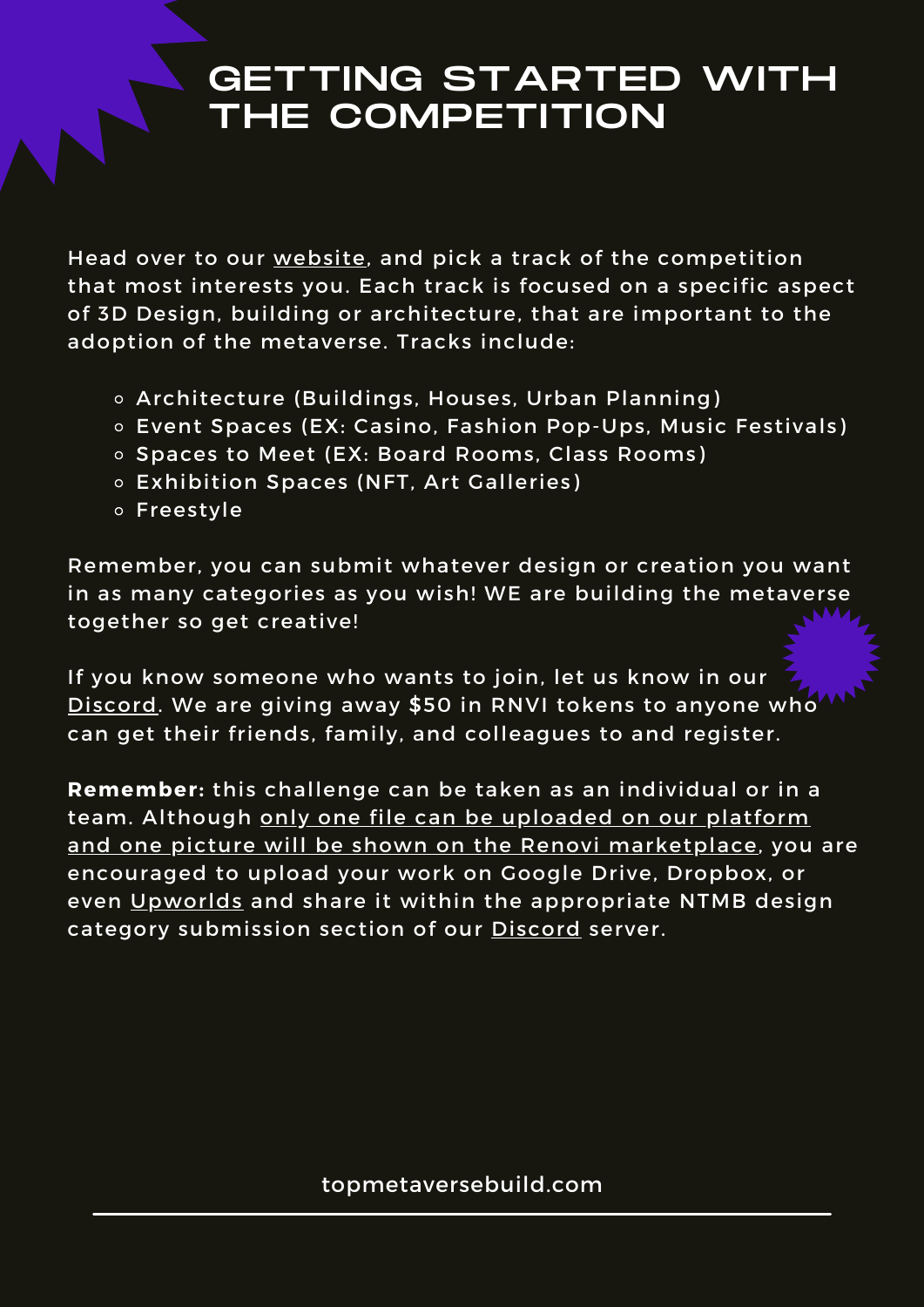#### HOW TO STAND OUT (AND WIN)

The jury is looking for creative works that push the boundaries of imagination and build on what the Metaverse could be.

Of course, entrants are also encouraged to explain the context of their creations in terms of why a particular design was created.

Judging will be based on a clear explanation of the following corresponding to the task

- Execution 4pts
	- Execution: How well executed is your submission? If you are recreating the Millennium Falcon from Star Wars, can the judges instantly recognize it?
- Creativity 3pts
	- o Creativity: If you aren't recreating the Millennium Flacon, then how creative and 'outside the box' is your design?
- Interactiveness 3pts
	- o Interactiveness: If you are building your very own mansion on Mars, how interactive is it? Am I able to walk inside of it, or can I just view it from the outside?

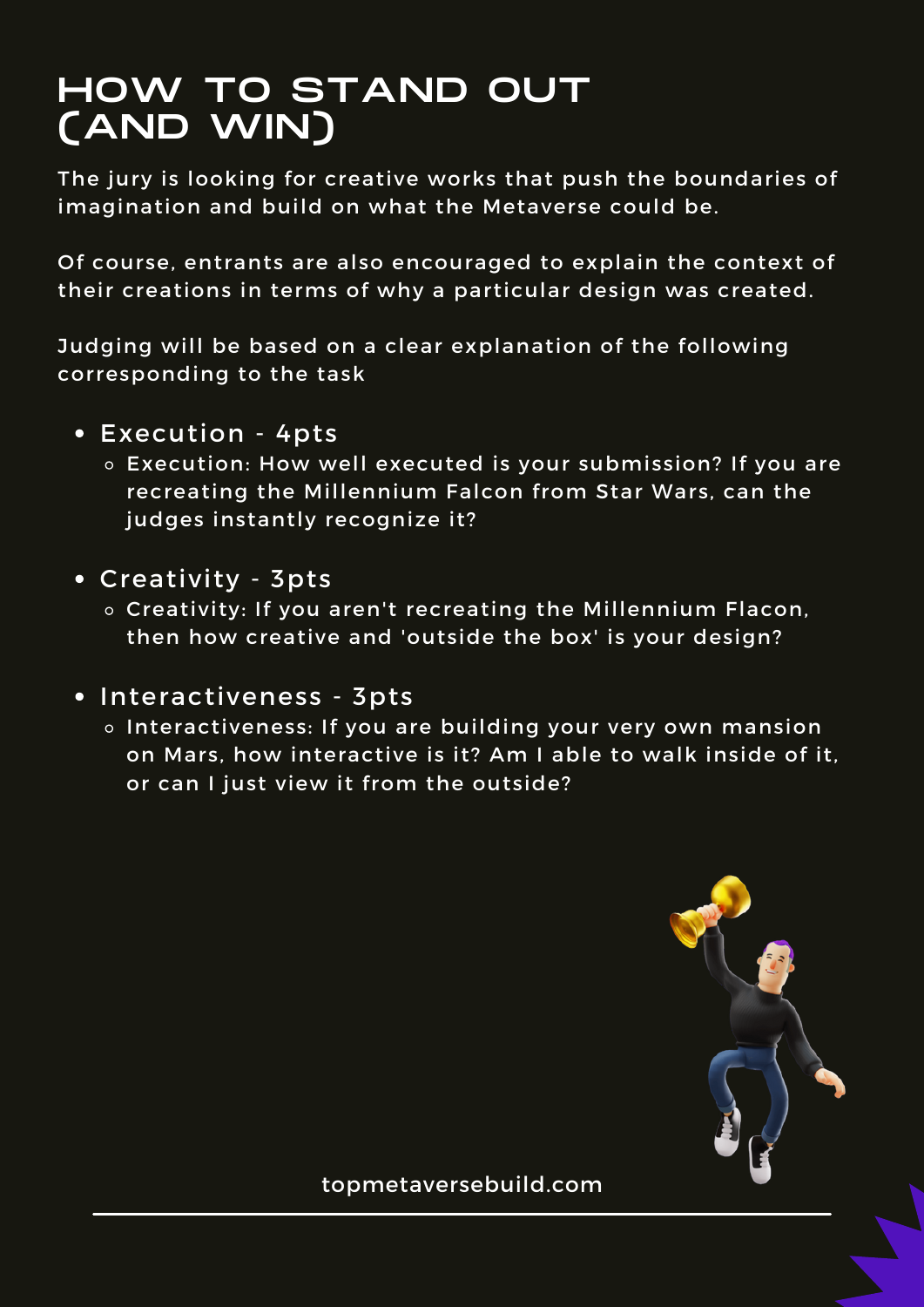## MATERIALS FOR SUBMISSION

To submit, you must mint your creation on Renovi's NFT Marketplace. Please follow this guide, or watch our quick [YouTube](https://www.youtube.com/watch?v=Wa_5A8wL5V0&t=12s) video.

- NOTE\* The Renovi Marketplace runs on the Polygon network. To mint on the Polygon network requires a gas fee. Polygon gas fees should never exceed more then a few CENTS.
- You will need a Metamask wallet to use the Renovi NFT Marketplace. Please refer to the Official [Metamask](https://metamask.io/faqs/) FAQ if you have any questions about how to initiate a wallet.

Step #1: Head over to renovi.io and click the "Create" button on the top right.

Step #2: A pop up window will appear. This window will allow you to upload your 3D file and all submission info.

| <b>Create Item</b>                                   |                         |
|------------------------------------------------------|-------------------------|
| Category                                             |                         |
| Indoor                                               |                         |
| Name                                                 |                         |
| Enter name                                           |                         |
| Description                                          |                         |
| Enter description                                    |                         |
|                                                      |                         |
| Price                                                |                         |
| <b>ETH</b><br><b>Enter Price</b>                     |                         |
| Status                                               |                         |
| Put for sale                                         |                         |
| Preview Image (PNG, JPEG only)                       |                         |
| Choose file No file chosen                           |                         |
| Other (PDF, MP4, OBJ, COLLADA, FBX, STL, VRLM, GLTF) |                         |
| Any other format can be uploaded in a ZIP file       |                         |
| Choose files No file chosen                          |                         |
|                                                      | Cancel<br><b>Oreate</b> |
|                                                      |                         |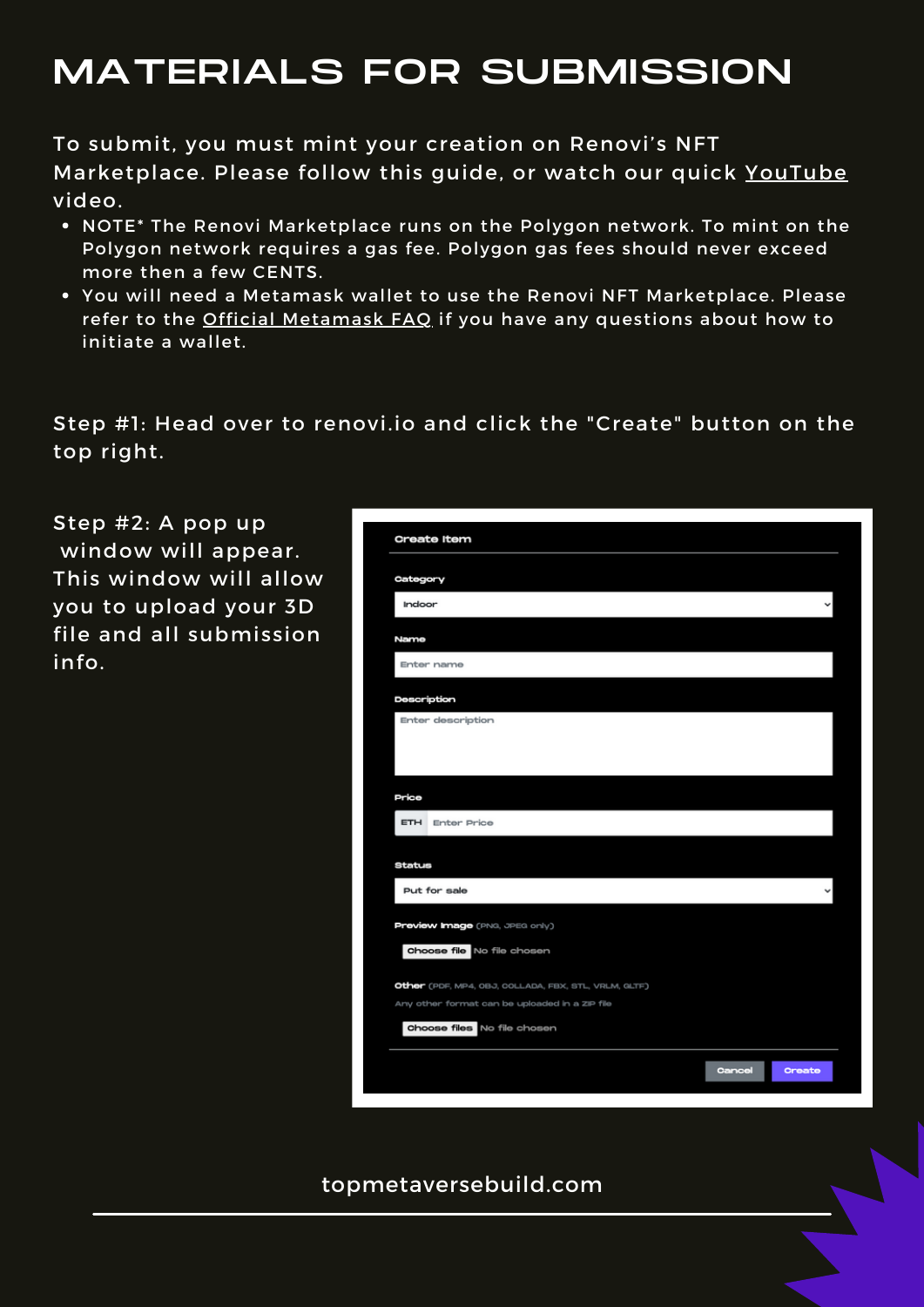Step #3: Once you're done entering the details of your NFT, click "Create" and follow your wallet's instructions. Congratulations, you've just minted your first NFT on the Renovi Marketplace!

Step #4: Submit the materials via:

1. Renovi Platform: [renovi.io](http://renovi.io/)

a.Feel free to share your design in the [appropriate](https://discord.gg/Qr9dXZFb) <u>NTMB</u> category of the RENOVI [Discord.](https://discord.gg/cPpHYzXFfC) We want applicants exchanging ideas, giving feedback, and collaborating.

Special Notes:

- Entries are to be minted on the Renovi platform.
- The maximum file size for this competition is 500MB.
- All submissions must include:
	- A preview file/image of your work The 3D file needs to be uploaded as a zip.
- The content should be sufficient to impart a clear understanding of the proposal; explore and present according to the stated evaluation criteria.
- Although not required, we welcome video in the format of MP4, MOV or AVI to be uploaded with the rest of the contents on [Discord.](https://discord.gg/cPpHYzXFfC)

NOTE: Any entries that have not been successfully minted cannot be reviewed by judges.

Work that is uploaded on our Discord as well is subject to receive free promotion on our social media channels.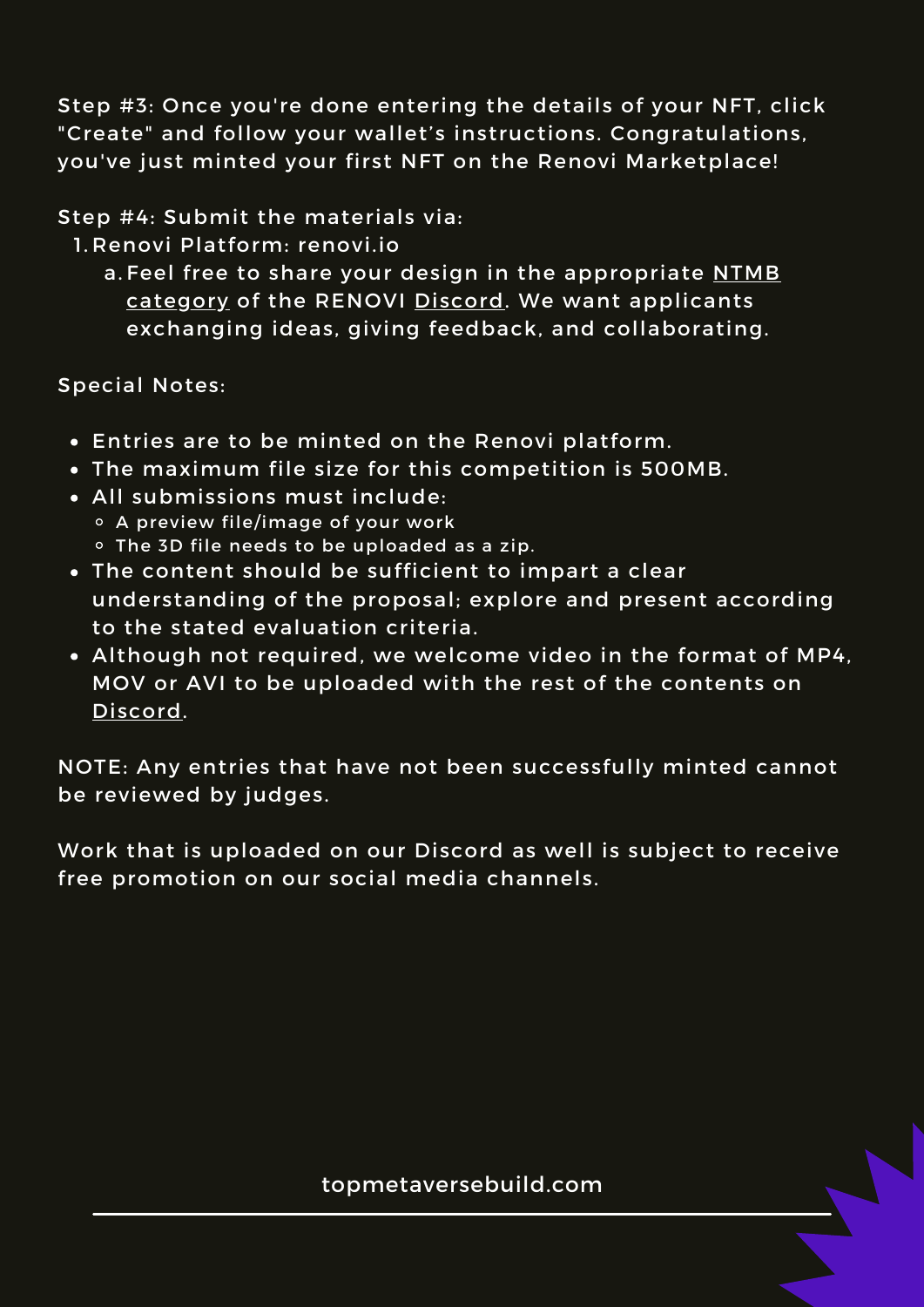# TECHNICAL SPECIFICATIONS

The following file formats can be accepted on the Renovi marketplace. Some of the file formats are accepted through compression as a zip file.

We have built our marketplace to act as a large decentralised storage, similar to dropbox or google drive. That means there is no limit to the size you can upload although since our storage solution is decentralised the larger the file the longer the upload time. We recommend going up to 1GB.

| <b>FBX</b>     | <b>GLB</b>       |
|----------------|------------------|
| <b>GLTF</b>    | <b>MA</b>        |
| <b>GLTB</b>    | <b>MAX</b>       |
| RVT(REVIT)     | <b>MB</b>        |
| <b>USDZ</b>    | <b>GLB</b>       |
| TM(TWINMOTION) | <b>DAE</b>       |
| <b>UNREAL</b>  | <b>DXF</b>       |
| 3DS            | MP4              |
| <b>DWG</b>     | <b>OBJ</b>       |
| <b>LS4/LS6</b> | <b>VRPACKAGE</b> |
| <b>SKP</b>     | <b>STL</b>       |
| <b>BMP</b>     | <b>SIM</b>       |
| <b>PSD</b>     | <b>JPG</b>       |
| 3DM            | <b>PNG</b>       |
| <b>DWG</b>     | <b>GIF</b>       |
| <b>PDF</b>     | MP4              |
| <b>BLEND</b>   | MP3              |
|                |                  |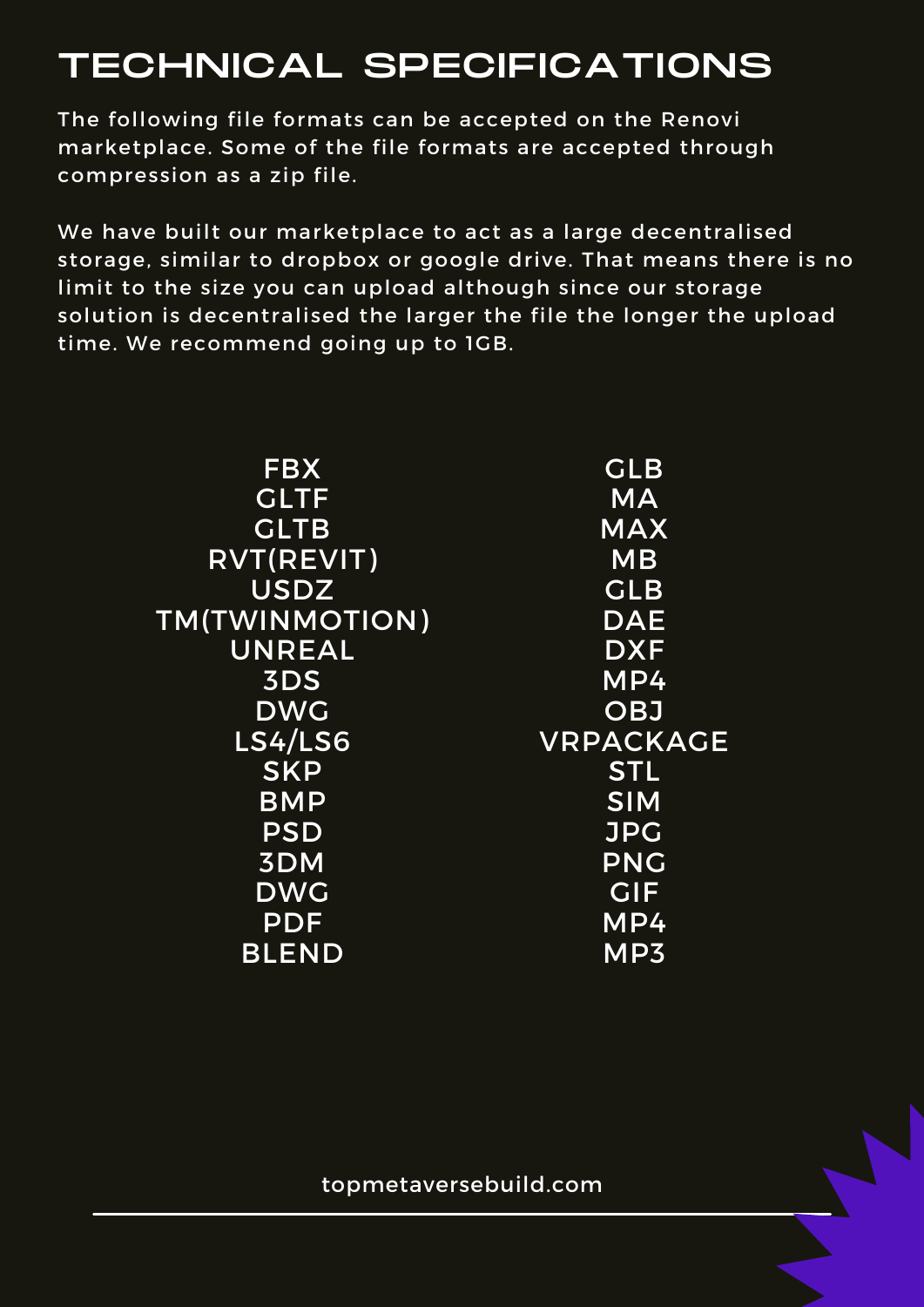## PRIZES

Winners will be awarded the following

- 1 land Parcel (Decentraland) for the number 1 submission OVERALL and your design will be featured on the Metaverse Group's piece of in Land
- \$25,000 \$USD in SAND to the winner of each track (\$100,000 in total)
- \$5,000 USD in RNVI Tokens to contestants that placed 2nd and 3rd in each track (\$50,000 in total)
- Aftermath Islands: \$2,000 in Virtual Land to the 5th place contestant in each track (\$10,000 in total)
- **5 Threedium software licenses for the 4th place contestants in** each category.
- RENOVI (Bounty): \$50 in RNVI tokens will be given out for every bug found. Please submit all findings to the 'Bug Bounty Program' [Discord](https://discord.gg/cPpHYzXFfC) channel

## FAQ

Stay tuned, more answers to your questions coming on our website. In the meantime the perfect place to start for Metaverse related questions are the FAQ pages of the respective Metaverse platforms.

## KEY DATES

- Jan 31: Submission Window opens.
- Feb-March: Weekly webinar, best practices, tips and tricks, from the Next Top Metaverse Build Mentors every week until; March 31st.
- March 31: Final day for project submissions.
- April 1-7: Judges select finalizes.
- April 8-10: Finalists make a pitch presentation highlighting the unique properties and attributes of their virtual build.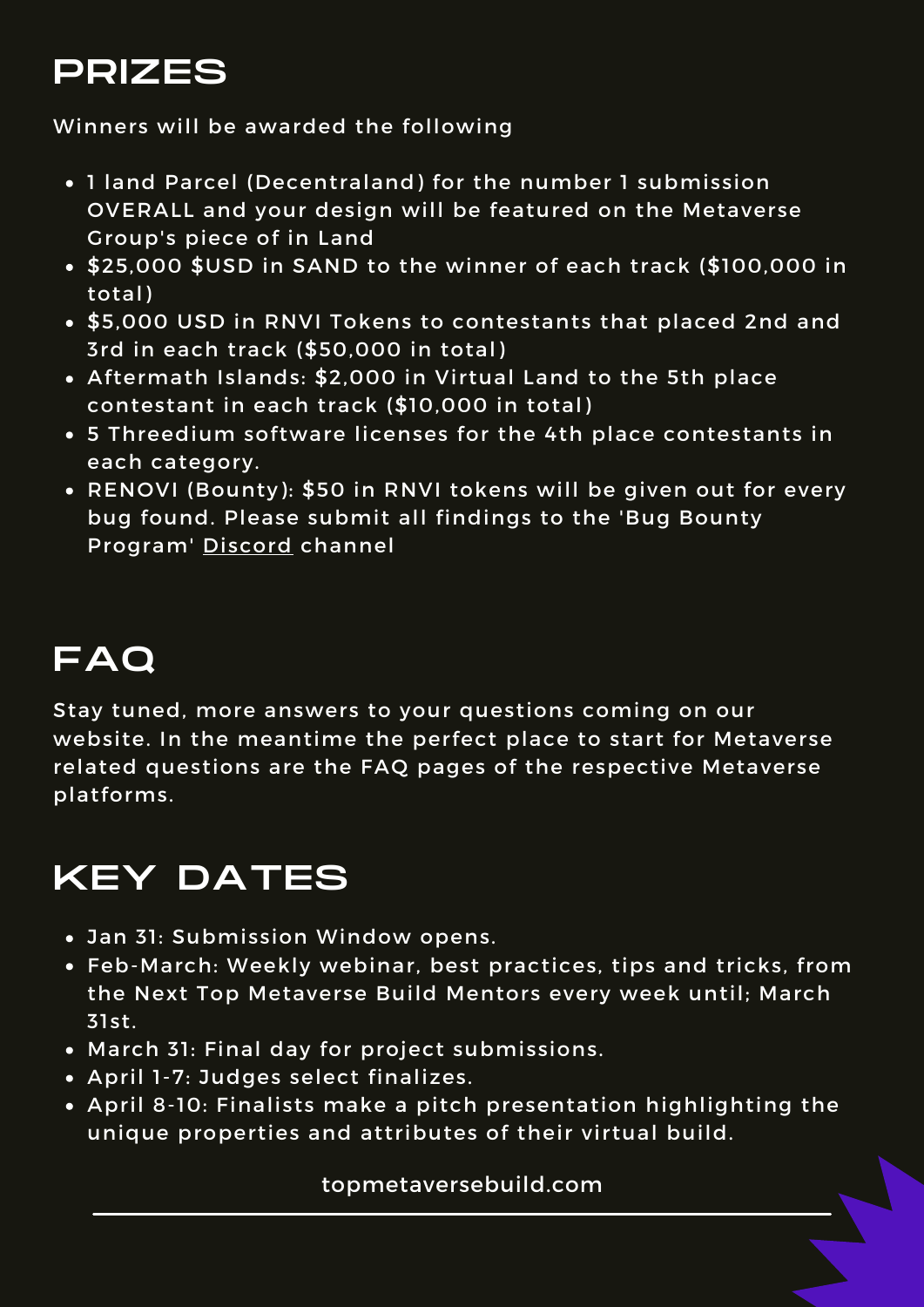# MEET THE JUDGES



#### STAVROS ZACHARIADES

Architect and designer specializing in super-prime residential developments with built works in central London. Architecturally trained at the University of Bath, UK and the USI, Switzerland. Some of his built works that he was involved in are the Clarges Mayfair including 1 Ashburton Place, 7 Clarges and London's Kennel Club. Stavros is also an architecture design studio tutor at the University of Bath.



#### MIKE CHARALAMBOUS

Mike Charalambous - CEO of Threedium, a 3D engine focused on metaverse and e-commerce. A passionate entrepreneur with international experience in the launch and development growth of new innovative businesses. He has worked with startups and multinational companies globally in sectors ranging from fashion, retail, to food & beverage, tourism and telecommunications.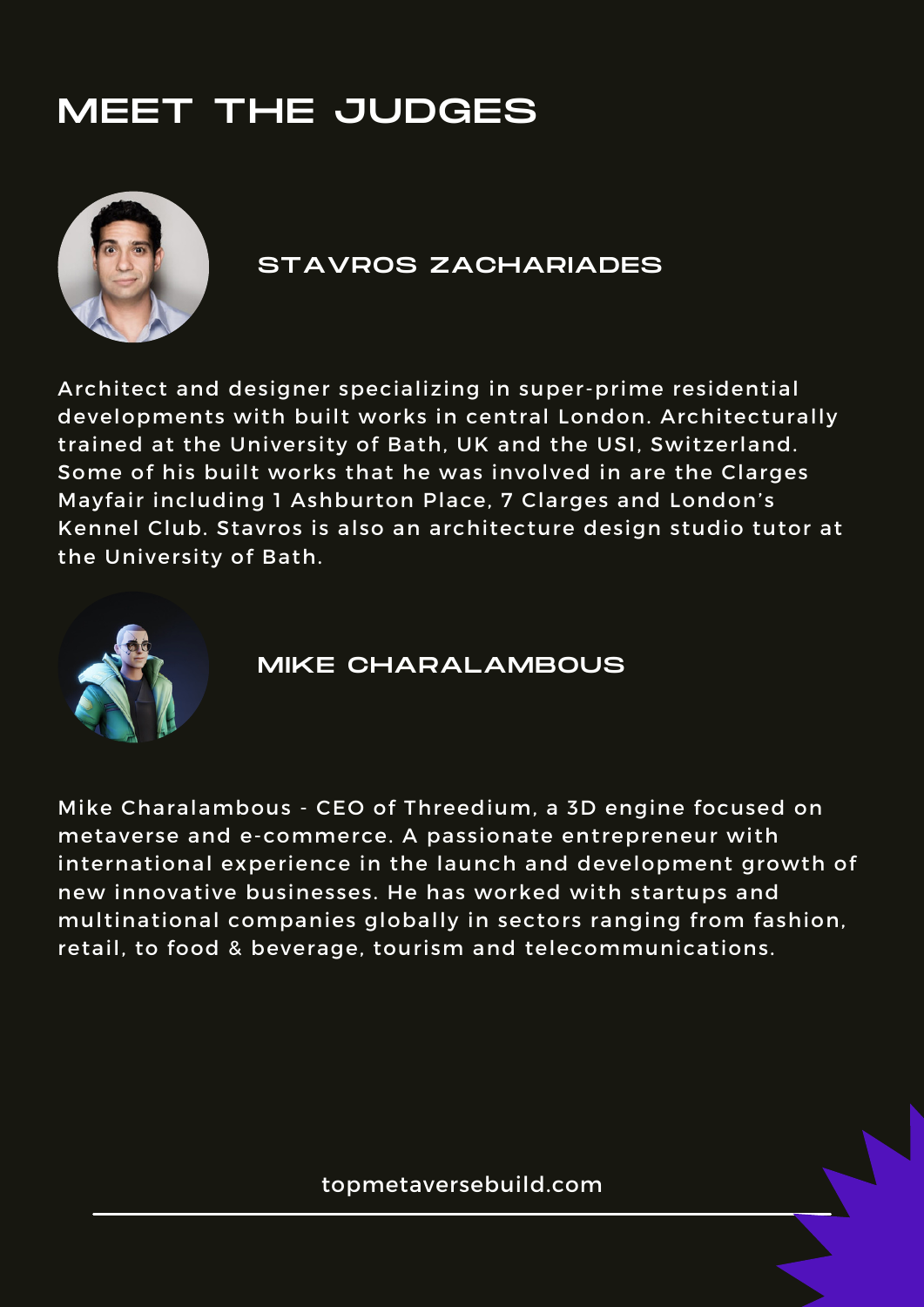

#### MICHALIS GEORGIOU

Michalis Georgiou is an associate professor (programme coordinator) at the Department of Architecture, ARC, of the University of Nicosia in the field of Computational Design and Digital Fabrication. He is a practising architect/founding member of HUB design platform, SEAMLEXITY and OOM. He holds an MSc in Adaptive Architecture and Computation from the Barlett and a MArch from NTUA.

His current research focuses in developing and applying computational tools in assisting and enriching design and construction processes. Before moving on to realize his own professional collaborations and projects Michalis has worked with Foster + Partners in London, as a design architect and design analyst, member of the Specialist's Modeling Group. He is a registered Architect in ARB/UK and ETEK/Cyprus, while his work has received numerous local and international distinctions including the state architecture award and a recent nomination for the European Union Mies Van Der Rohe prize. More Info/Projects: | [www.se](http://www.seamlexity.com/)amlexity.com | www.hub.com.cy| www.parametricdesign.net



#### FATEMEH MONFARED

Metaverse architect and NFT artist.

Fatemeh is an architect who graduated from the Polytechnic University of Madrid, she immediately found her passion within the Metaverse and NFT world.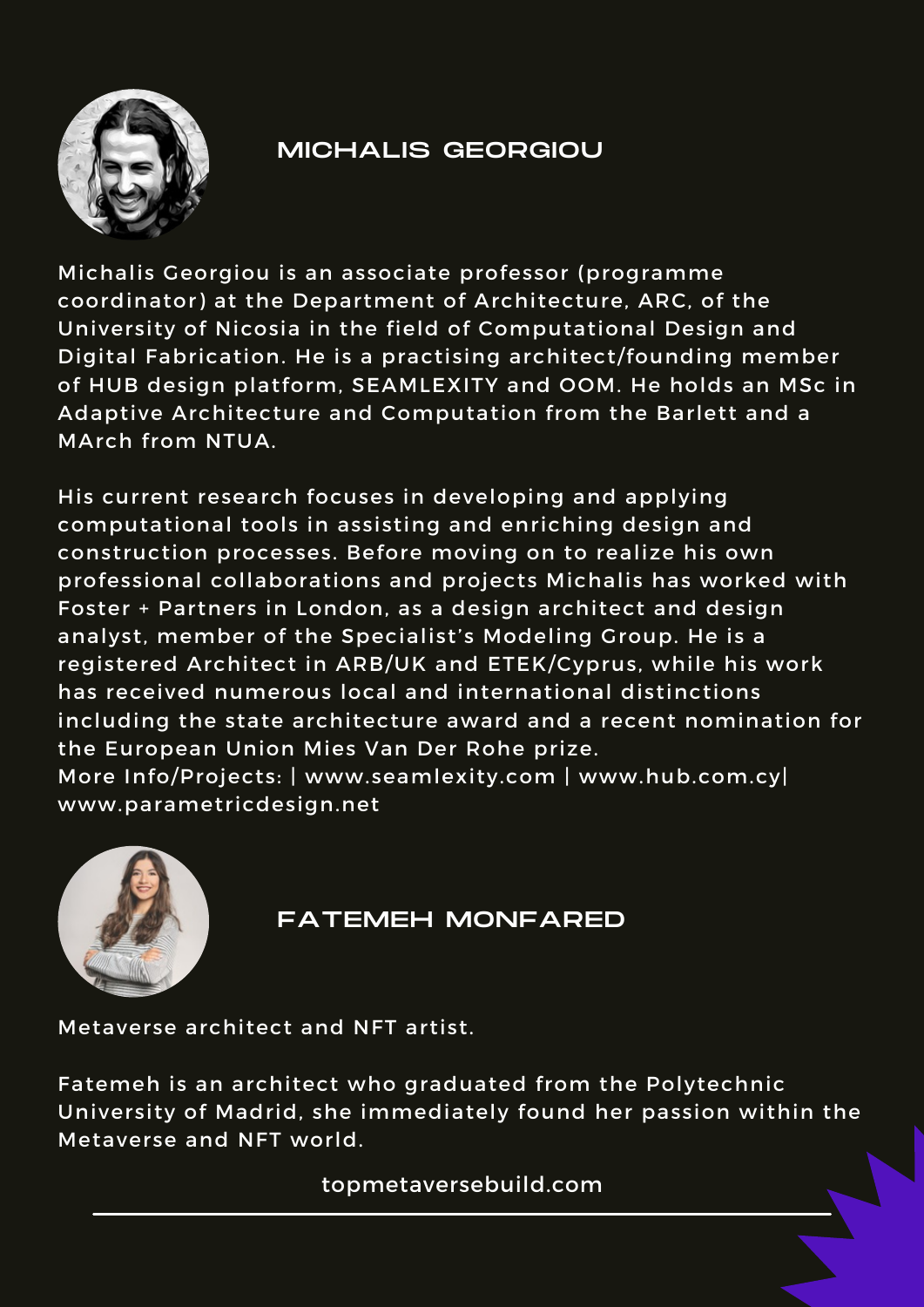She is the founder and chief metaverse architect at Spaces DAO, a collective of artists and designers dedicated to building in the metaverse. She is also the co-founder of a collaborative NFT art project, called MahDelage.

Passions include travelling and visiting museums/art galleries (both in the physical and virtual worlds).



OLIVER LOWRIE

Oliver is a founding Director at Ackroyd Lowrie, an innovative Architectural Practice that aims to design the cities of the future.

Ackroyd Lowrie specializes in Regeneration schemes that put the human experience at the heart of the design process, and as a result of this vision, we have pioneered a technology-led design process using Virtual Reality headsets to better design and deliver our schemes. Ackroyd Lowrie are passionate about Sustainable design at a City-wide scale. The cities of the future must be netzero systems that are designed around the human experience.

Currently, Oliver is particularly interested in architecture in the metaverse and how web 3.0 can be used to improve the design process, specifically how it can allow for 'user testing' of design proposals before a single brick is laid.

Previously featured in: BBC, Forbes, Qandor, The Telegraph, Daily Mail

AND MANY MORE..